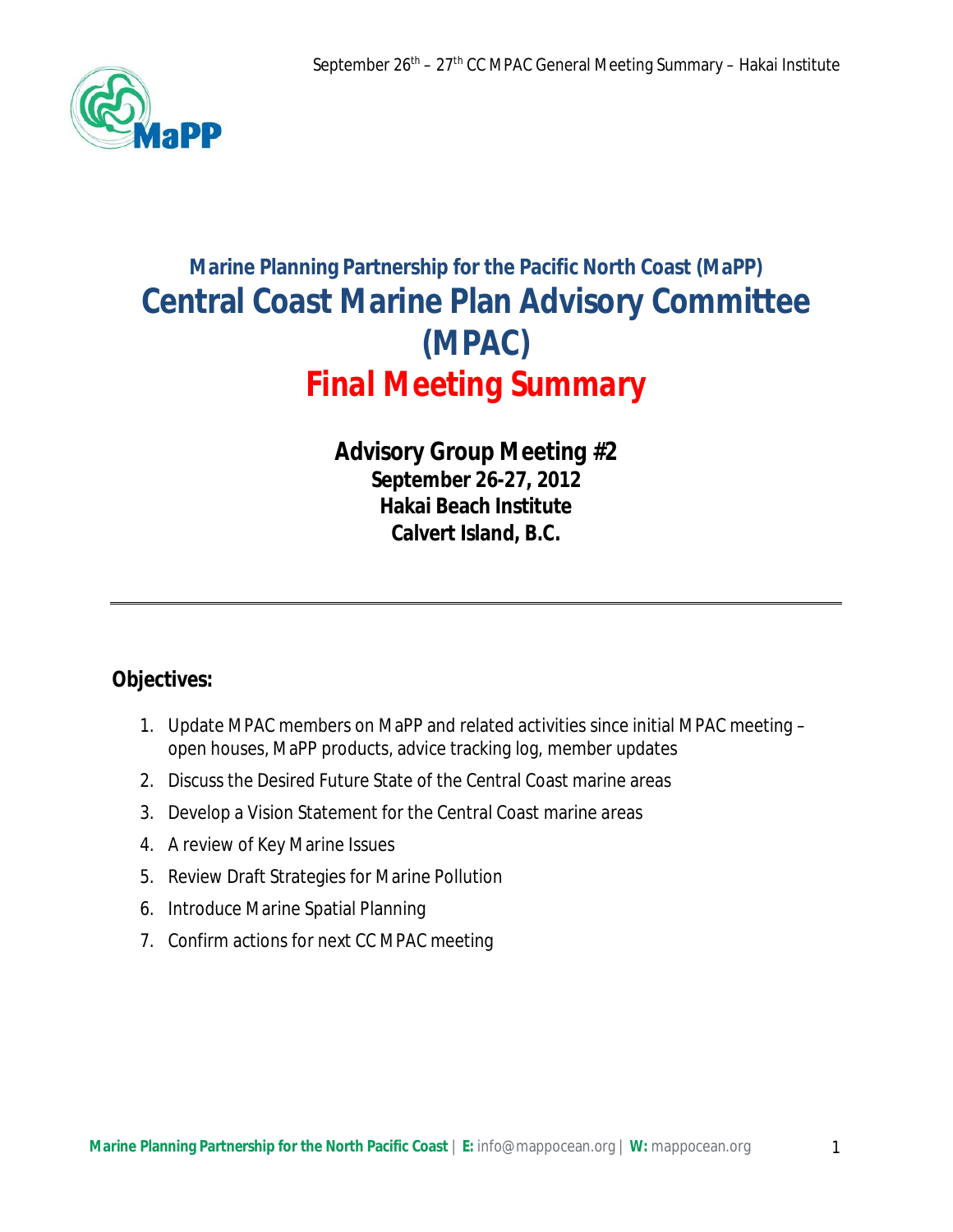## **Attendance:**

#### **MPAC Members and Alternates:**

Diana Chan, Karin Bodtker – *Marine Conservation* Janice Kyle – *Public Recreation* Fraser Koroluk – *Commercial Tourism* Richard Opala, Les Neasloss *- Finfish Aquaculture* Warren Warttig - *Coastal Forestry* Jim McIsaac – *Commercial Fisheries*

#### **MaPP:**

Gord McGee – *Central Coast Indigenous Resource Alliance (Co-Lead)* Sally Cargill – *Ministry of Forests, Lands, and Natural Resource Operations (Co-Lead)* Charlie Short – *MaPP Marine Coordination Team, Ministry of Forests, Lands, and Natural Resource Operations* Allan Lidstone – *Ministry of Forests, Lands, and Natural Resource Operations* Steve Diggon *– MaPP Marine Coordination Team, Coastal First Nations Great Bear Initiative* Gary Runka *- Facilitator* Jo Smith – *MaPP Science Coordinator* Fiona Kilburn – *MaPP Administrative and Financial Assistant (recorder)*

#### **Regrets:**

Mike Pfortmueller – *Member for Recreational Fishing Service Providers* Anne Salomon – *Member for Marine Academic* Paul Kariya – *Member for Renewable Energy* Roberta Stevenson – *Member for Shellfish Aquaculture* Evan Loveless *– Member for Commercial Tourism* Ken Cripps - *Central Coast Indigenous Resource Alliance (Co-lead)*

#### **Observers:**

Chantelle Saunders – *Nuxalk First Nation*

### **Day 1**

### **Welcome and Opening:**

- The MPAC Co-Chairs (Gord McGee and Sally Cargill) provided a welcome on behalf of the Central Coast Technical Team, and introduced Gary Runka the meeting facilitator.
- Les Neasloss provided an opening blessing.
- Allan Lidstone provided opening comments on behalf of the Province of B.C.
- Sally and Gord reviewed agenda and purpose of the meeting.
- The meeting participants introduced themselves (including alternates and MaPP participants).

#### **Items Discussed and Clarified:**

- 1. Confirmation that both MPAC members and alternates can participate in the committee discussions for this meeting.
- 2. Addition of 'review of key marine issues' as an objective of the meeting.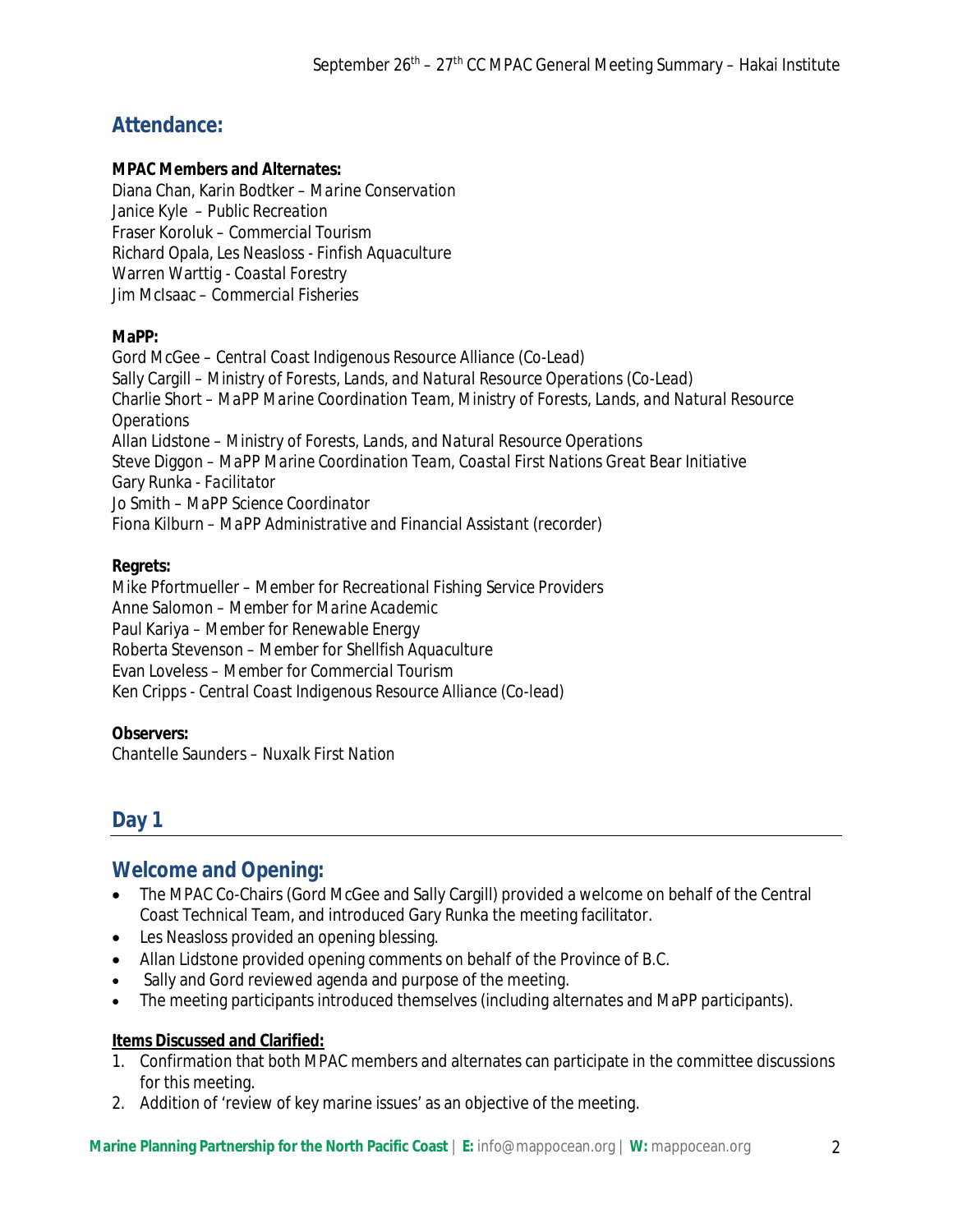### **Updates and Advice Review:**

- Sally presented:
	- Review of MaPP project and the role of the stakeholder
	- Review of sub-regional boundary noting it has been updated since last meeting
	- Organization and Stakeholder Engagement chart updated from last meeting to include Science Advisory Committee (SAC)
	- Review of materials distributed
	- Update on the Bella Coola Open House that was held in July
- Fiona provided an update on the Stakeholder Support Funding Proposals.
- Jo Smith provided an update on the Base Case.

#### **Items Discussed and Clarified:**

- Agreement of MPAC on accepting the addendum to the MPAC terms of reference.
- Discussion about the website and challenges finding information. Location of Science Advisory Committee list on mappocean.org web site and requests of the committee by MPAC: http://mappocean.org/how-mapp-works/collaborative-approach/science-advisory-committee/
- MaPP approach to output for aquaculture and scope of jurisdiction: Fisheries is under federal jurisdiction; Province has jurisdiction on tenuring and size of infrastructures on the foreshore.
- Discussion about Base Case: moved to producing two reports 1. current conditions and trends (due end of November 2012 and 2. Base Case due end of January 2013; how the 20 features were selected – current conditions and trends report will inform the choice of features which may vary by sub-region; is the base case a living document? – no plans to update it beyond 2013

#### **Action Items:**

- 1. Sally to send an introduction to how drop box works and link
- 2. Doodle poll for November and January meeting dates
- 3. Jo to share all 70 features (base case) with MPAC
- 4. Fiona to send SSF info and application to Janice Kyle
- 5. Sally to share email address for feedback with all MPAC members

### **MPAC Member Updates:**

- Participant round table Updates from each sector on any news relevant to the planning process
- Commercial Fishing advised the MPAC at the last meeting they were observers and since that time have become full members of the MaPP planning process with representation at all sub-regional committees
- Province of B.C. Charlie Short advised that a call for nominations for the Regional Marine Advisory Committee (RMAC) are being received and evaluated; the first convening of RMAC is being planned

No discussion or action items noted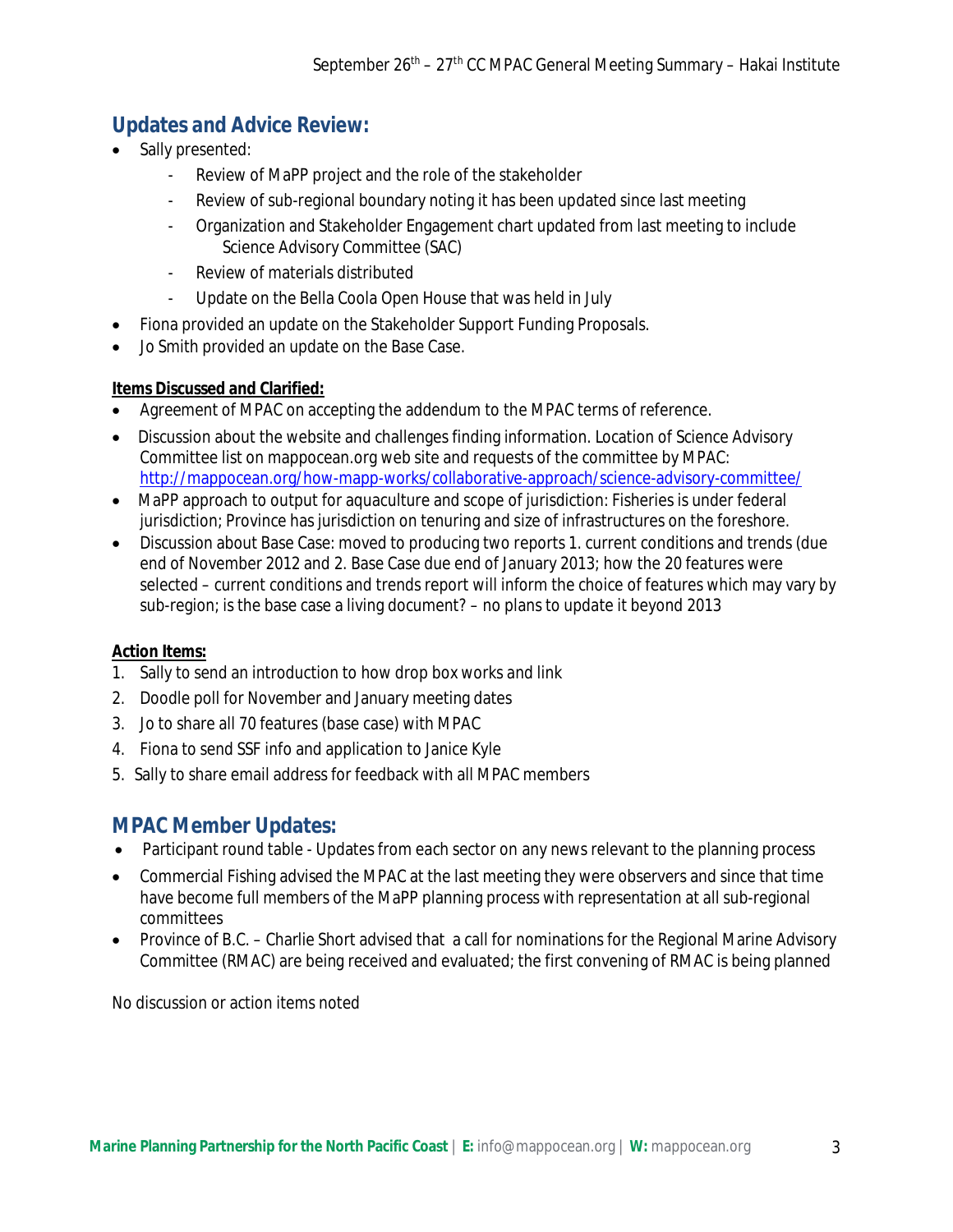### **Intro to Marine Spatial Planning:**

 Charlie Short presented a primer on marine spatial planning to give an indication of where MaPP is heading and the key elements. Referred to two page hand out in meeting package and power point presentation.

#### **Items Discussed and Clarified:**

- After the presentation each sector was asked to provide feedback; review benefits to sector; and indicate what the sector would like to see in the MSP
- Request for clarity on definitions, i.e. what is an estuary; MaPP will use using existing federal and/or provincial definitions

### **Marine Vision Statement:**

 Gord provided an introduction to vision statement: definition, principles; outlined the process to develop a vision statement for the CC Sub-region – It will be a touchstone that we can always come back to.

#### **Items Discussed and Clarified:**

- Defined the audience as segments of the public represented by the sectors, provincial government and First Nations
- Agreement from the committee to use option 2 as a starting point and incorporate words/phrases: sustainable prosperity; we see a future…; convey the inter connectedness of marine environment – transnational, connecting land, people and sea;
- Sally and Gord agreed to review advice provided and present an updated vision statement for review on Day 2

### **Day 2**

### **Day 2 welcome and agenda outline:**

• Sally, Gord and Gary welcomed everyone and reviewed the agenda.

### **Key Marine Issues and Trends:**

 Steve Diggon provided background on the process for the identification of key issues; Sally presented the background on key issues and tasked the committee to review the background document and provide advice

#### **Items Discussed and Clarified:**

- Clarification that zoning will be looked at as a regional zoning framework at the RMAC and input from sub-region will come once the regional framework is developed
- Jo provided information on developing the cumulative effects framework
- Discussion around confidentiality of information available on First Nation's archaeological sites; acknowledged the issue and the difficulty in building best management practices with other agencies to share and keep information confidential